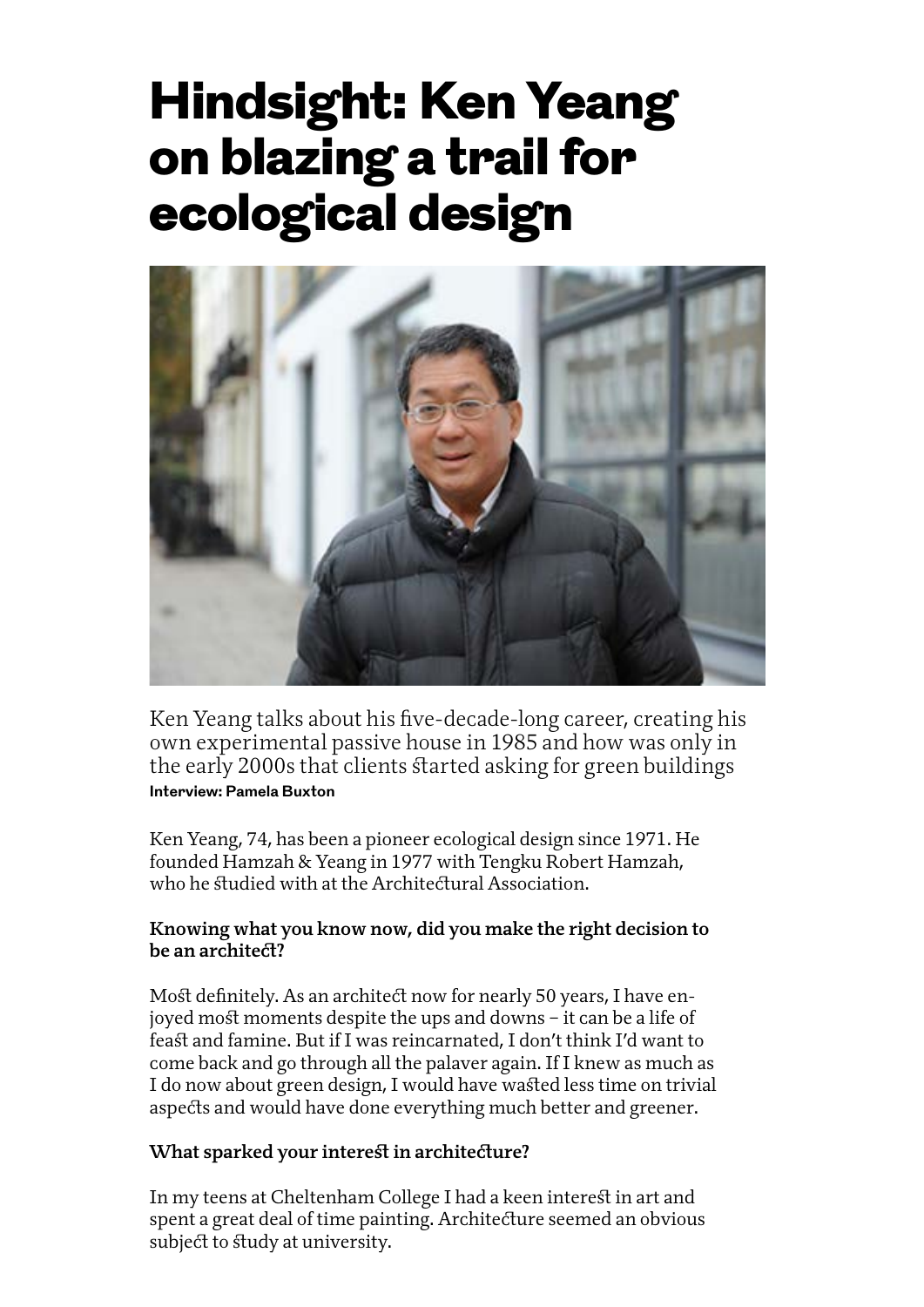

**Roof-Roof House, designed by TR Hamzah & Yeang. The passive-mode, low-energy house was completed in 1985 in Kuala Lumpur**

I was also greatly influenced by my uncles, who at that time, in the 1960s, were developers in London. Two of them had studied architecture at Regent Street Polytechnic.

#### **How important was your time in the UK to your development as an architect?**

After Cheltenham College, I trained at the Architectural Association and did a doctorate at Cambridge. I was only 17 when I went to the AA and was the youngest in my year. I really enjoyed it and found that I could do it reasonably well. Those who influenced me greatly at that time were my first-year master, Elia Zenghelis, who was a modernist through and through, and my fifth year master, Peter Cook. I was also influenced a great deal by Charles Jencks, who became a close friend.

When I worked one summer at Louis de Soisson Partnership on the Brighton Marina, my immediate boss was Eva Jiricna. Overseeing us was Nathan Silver. I did some illustrations for his book on Adhocism, which he wrote with Charles Jencks.

During my time there the English sense of humour became second nature to me. At that time it was Kenneth Horne, Steptoe & Son, the Carry On series and others, though its hilarious subtleties were difficult to explain to others elsewhere such as the USA or the Far East.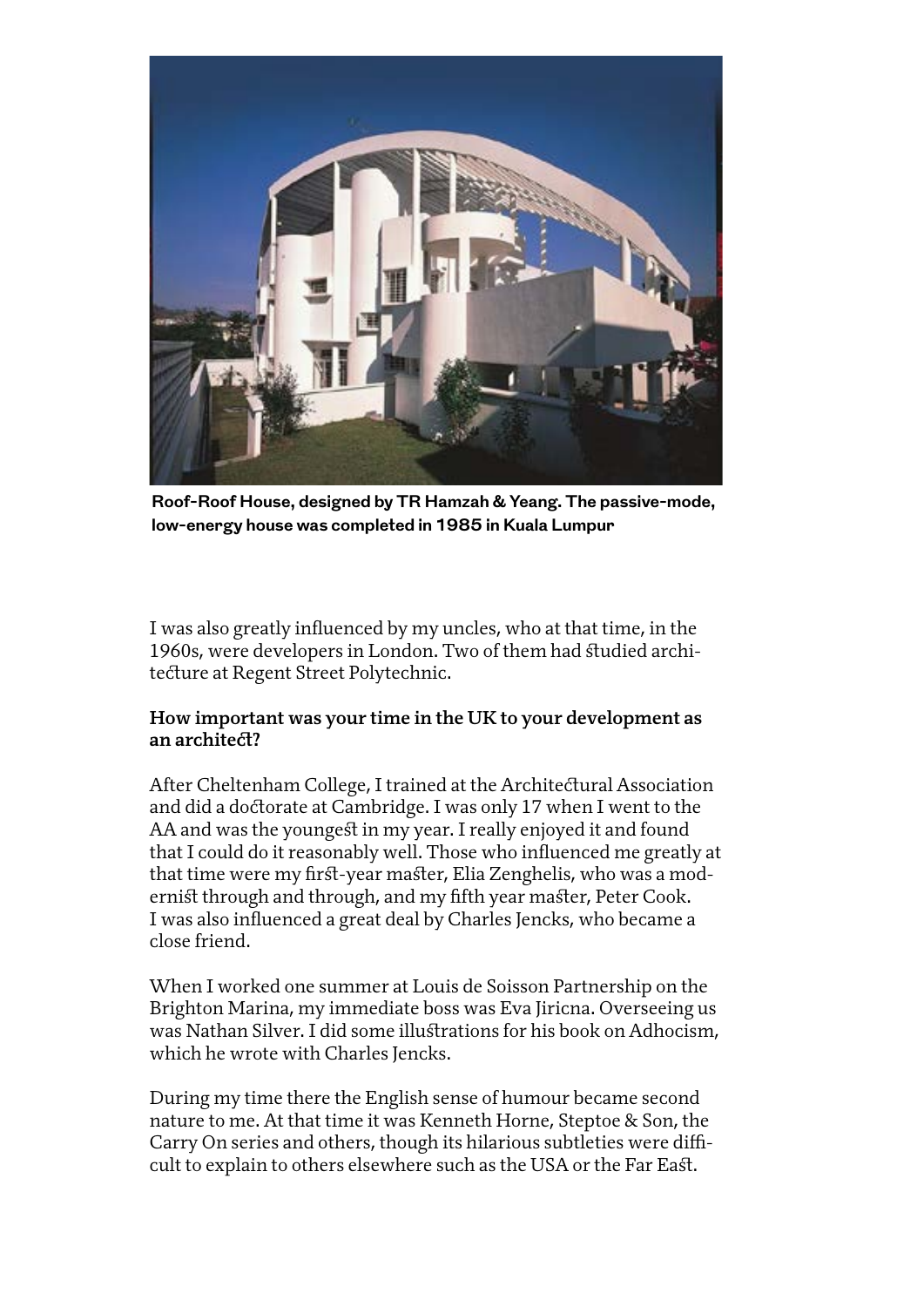

**Extension to the Great Ormond Street Hospital in London by Llewelyn Davies Yeang, completed in 2012**

## **When did you realise you were drawn towards ecological design?**

If you went to the AA Members' room and stayed long enough you'd meet everyone in the architectural world. One night I was introduced to John Frazer, who was doing research on the 'autonomous house' project, an idea first mooted by Buckminster Fuller. He asked me if I'd work on the project there and then, and I agreed.

However, six months into the project I realised that what we were doing was essentially engineering without adequate engineering support from industry. I felt that the bigger picture of ecological design needed to be first addressed. So I obtained leave to be a research student; to do a doctorate on ecological design and planning, and attended lectures on ecology at the Department of Environmental Biology. Ecological design and the sub-set of bioclimatic design became my life's agenda. The research habits also stuck, and our practice today is very much research-driven. By the early 2000s, I started having clients asking for green buildings. It took 30 years. Architecture is an old man's game. Our current work is on developing various experimental built systems in ecological architecture and infrastructures

#### **You've been in practice for nearly 50 years. Has it been a good time to be an architect?**

The business of architecture is totally susceptible to the ups and downs of the economic cycles, with the troughs occurring every nine years or so. It can be a struggle during times of recession.

Like any business, in accordance with the Pareto Principle of the 19th-century economist Vilfredo Pareto, the top 20 per cent get the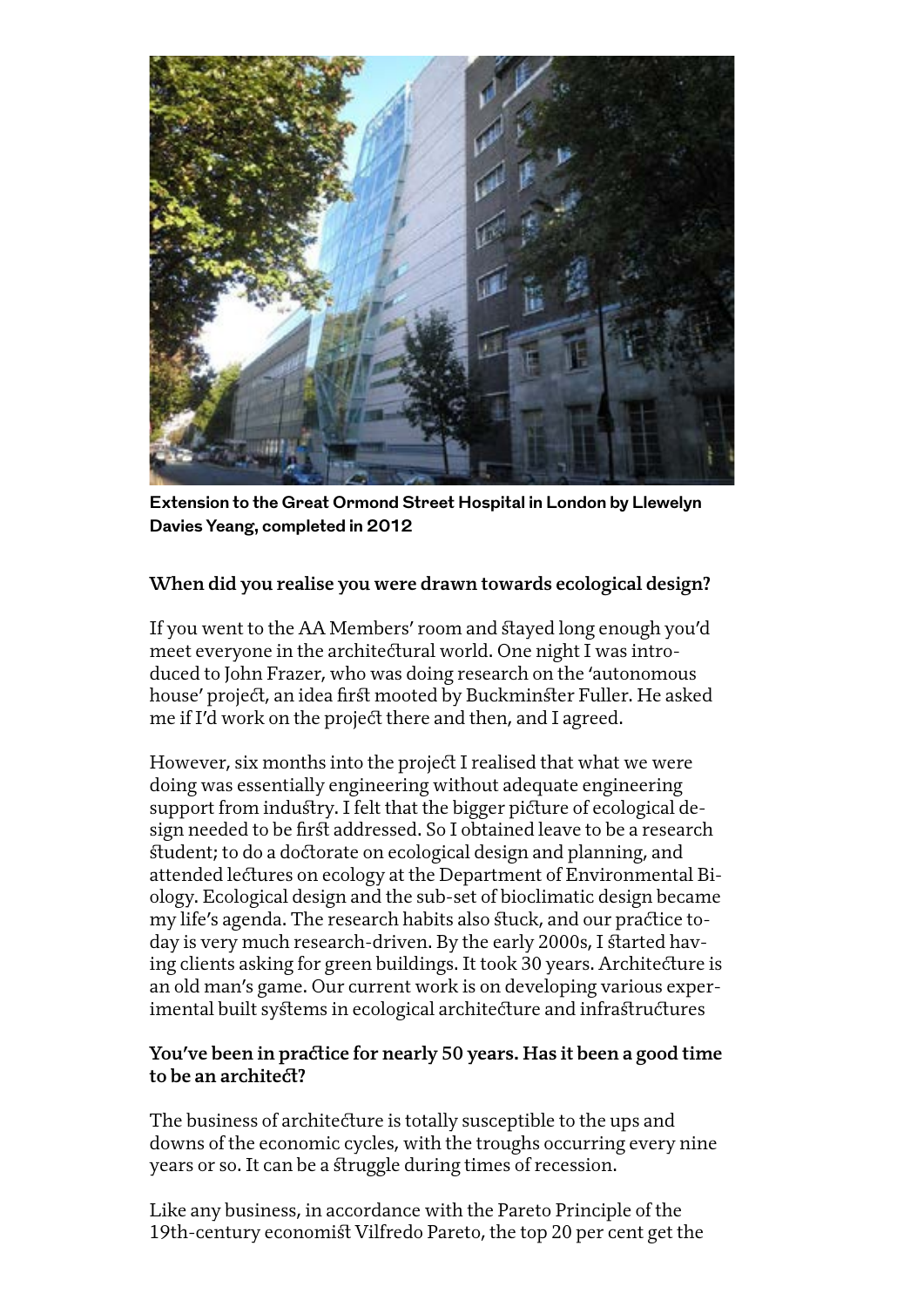

**Suasana in Putrajaya, Malaysia, designed by TR Hamzah & Yeang**

bulk of the business and live reasonably well with the other 80 per cent scrabbling over the remainder. But only the top 2 per cent get the cream and can become reasonably wealthy, often through progressive acquisition of properties during the boom times. I do okay, but now I want to move up to that 2 per cent.

## **What was your breakthrough project?**

My first was an experimental passive-mode, low-energy house in Kuala Lumpur that espouses bioclimatic principles, and which has a number of climate-responsive experiments in it. It completed in 1985 and became a benchmark for a lot of our other bioclimatic projects. It's actually my own house where I still live – I call it the Roof-Roof House.

I subsequently advanced the bioclimatic principles to the high-rise built form in the Menara Mesiniaga tower, completed in 1991 near Kuala Lumpur. The principles of mixed-mode low-energy design were later applied to a building in the temperate climatic zone, the Great Ormond Street Children's Hospital Extension in London, where we incorporated an energy-saving glass flue-wall device in the facade.

#### **What project are you most proud of?**

We regard 'our latest as our greatest'. One of our recently completed buildings is the Suasana in Putrajaya, Malaysia, which has a faceted façade like a jewel. We used fritted glass panels as part of a double skin instead of sunshades, and the building consumes 30 per cent less energy than a comparative similar building. We also created constructed habitats within the built form to enrich the local biodiversity.

Right now I'm at the design stage on a huge mixed-use complex near India. We're planning a broad swathe of green eco-infrastruc-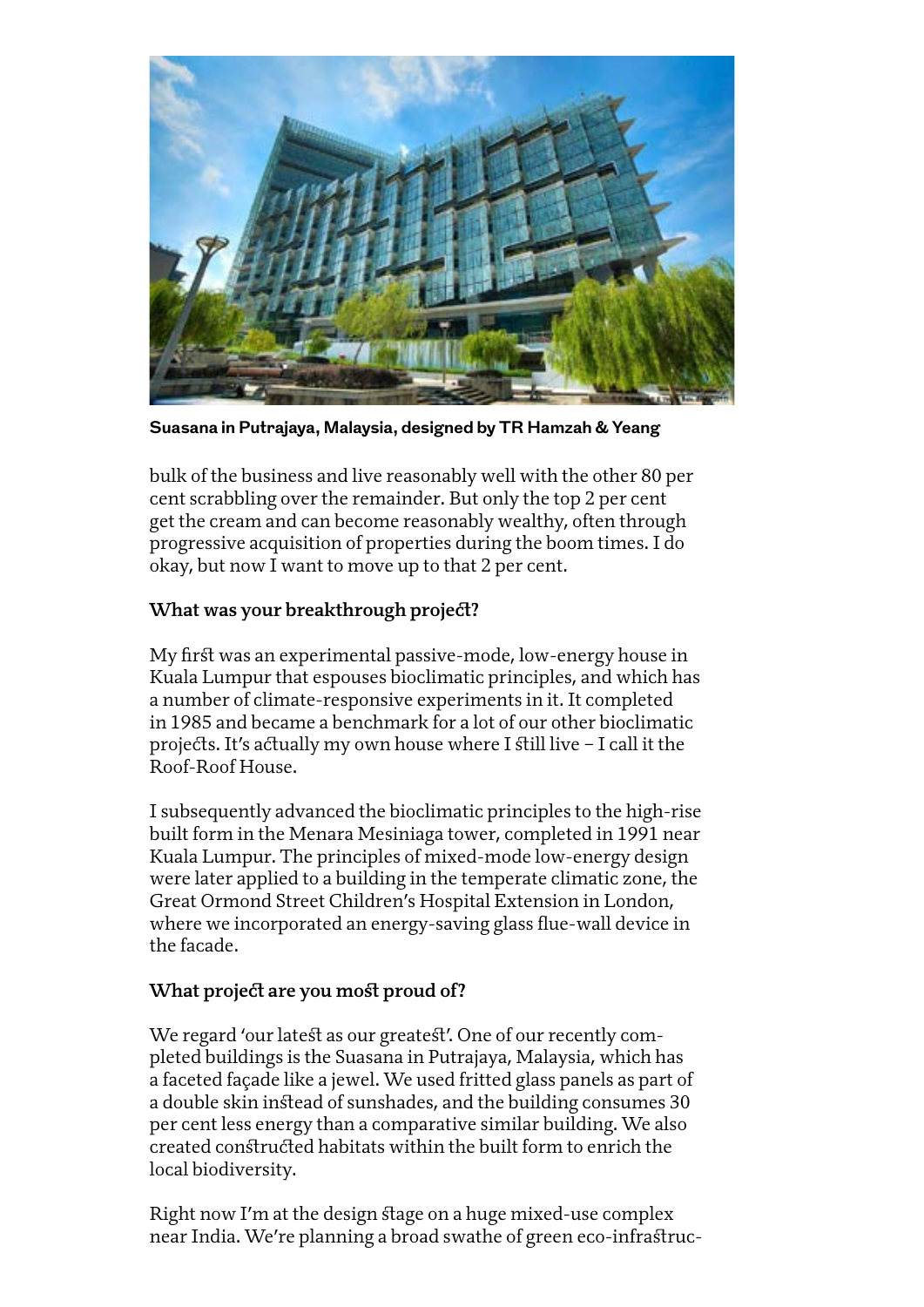

**Menara Mesiniaga bioclimatic tower, designed by TR Hamzah & Yeang and completed in 1991 near Kuala Lumpur**

ture that traverses across the mid-level of the entire building podium in a nexus with the ecology of the site.

#### **What has given you the most satisfaction in your work as an architect?**

Besides being hyper green, I regard the purpose of architecture as to give happiness and pleasure to the lives of the people who use or visit our buildings. Achieving this in some of our projects and having it affirmed to us afterwards by the users is probably the most gratifying aspect of my work. It simply justifies the raison d'etre of why I am an architect in the first instance.

#### **What has been the biggest obstacle to overcome?**

When we first started in the mid-1970s, it was extremely difficult to get clients to accept a green architecture. The only way was to design buildings that were climate-responsive (bioclimatic) as passive-mode, low-energy structures that could be armatures for later addition of ecological features. We also designed mixed-mode buildings with partial MEP systems as low-energy buildings. By the time clients started asking for green buildings,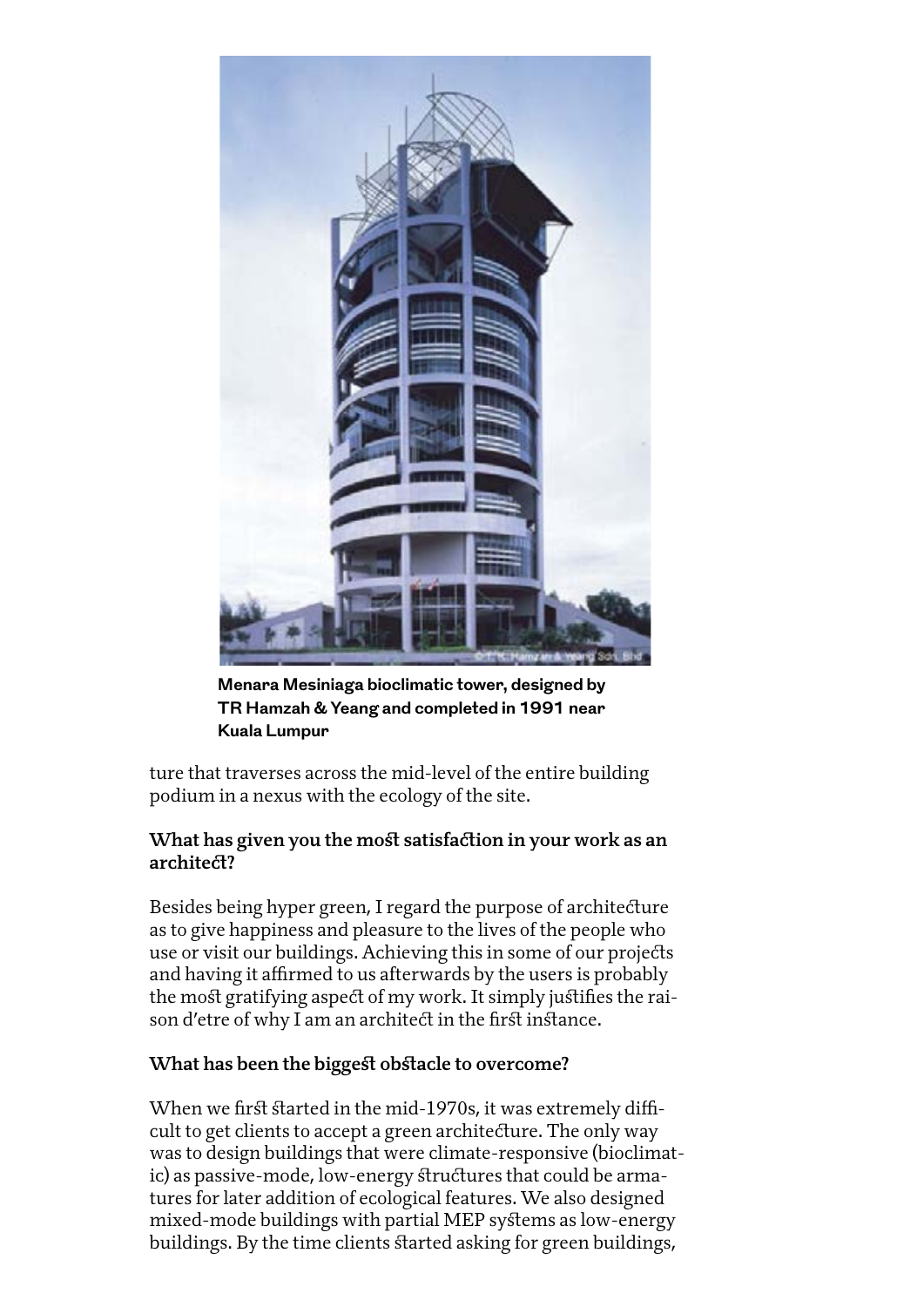in around the late 90s, we had better engineering support from industry. Our early believers and supporters included Battle & McCarthy, and friends such as Paul Hyett, Paul Finch and Dr James Fisher.

## **Have your priorities in practice changed over the years?**

No. Ecological design has been consistently our primary focus and design agenda. We believe there are four sets of ecological infrastructures that need to be bio-integrated into a designed system: nature (the ecosystems and the biogeochemical cycles); human society (its socio-economic-political-institutional systems); the built environment (artefacts and technologies) and hydrology (water management and regimes). We need to synergistically bring all these systems together into a whole.

## **Is it easier, or harder, to get high-quality projects built now than when you started out?**

It has become more complex and onerous, as there are numerous other aspects such as achieving near net zero energy and carbon, near net zero wastes, and maximising positive ecological impacts, etc. As Kermit the frog sang, 'it's not easy being green'.

#### **What do you think has been the secret of your practice's success?**

I am not sure, but I believe there are three factors. The first is that I greatly believe in 'focus' in that we cannot be too many things for too many people. The second is that having business acumen is absolutely vital. We are never taught how to run a practice as a business at architectural school, so in the early years of my practice, in the 1970s, I took night classes in business management. This does not guarantee success, but it provides a systematic basis for operating a practice as a business. Today the application of what I learnt is different in the digital world, but the principles remain the same. The third factor is in developing effective human relationships, not just externally to the business but internally within the company.

#### **Looking back on your work over the years, who have been your biggest influences?**

There are a few: Professor Ian McHarg, the landscape architect and planner who invented the ecological land use planning technique; the philosopher Alfred North Whitehead who advanced the philosophy of the organism; and Ludwig von Bertalanffy, a systems scientist who developed the general systems theory.

#### **Is there anything you wish you'd done differently?**

If I were to live my professional life again, I'd do an MBA before starting practice as this would give me an edge on others already